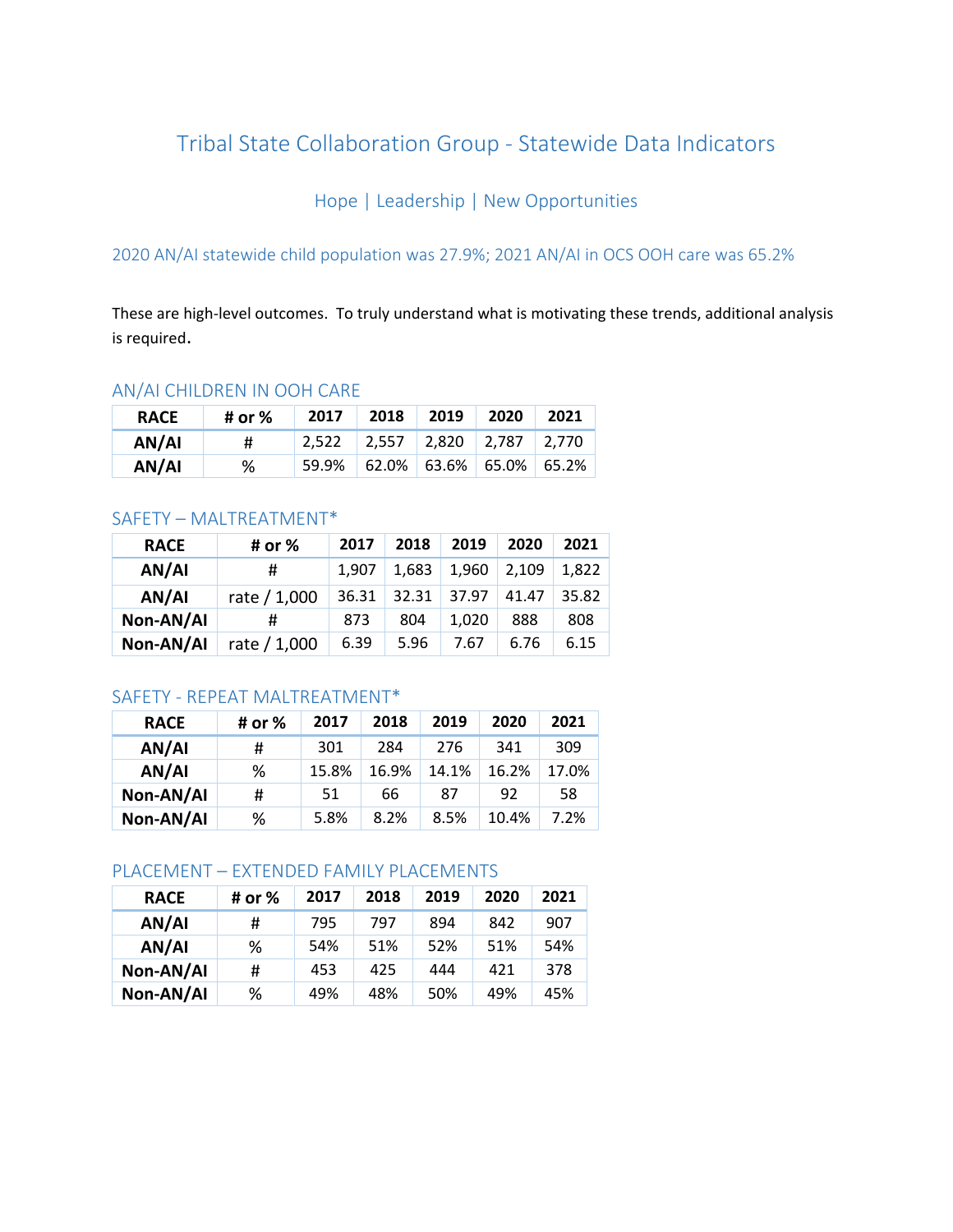# PLACEMENT– OUT OF PREFERENCE PLACEMENTS

| <b>RACE</b> | # or % | 2017 | 2018 2019 |     | 2020 | 2021 |
|-------------|--------|------|-----------|-----|------|------|
| AN/AI       | #      | 447  | 527       | 542 | 538  | 531  |
| AN/AI       | ℅      | 31%  | 34%       | 31% | 32%  | 32%  |

# PLACEMENT– ICWA FOSTER HOMES

| ICWA STATUS   # or %   2017   2018   2019 |   |       |      |     | - 2020 | 2021 |
|-------------------------------------------|---|-------|------|-----|--------|------|
| <b>ICWA</b>                               | # | 368   | -396 | 372 | -323   | 254  |
| <b>Non-ICWA</b>                           | # | 1.033 | -967 | 908 | 792    | 762  |

# TRIBAL INTERVENTIONS

| Children                                          | # or % | 2017  | 2018  | 2019  | 2020  | 2021  |
|---------------------------------------------------|--------|-------|-------|-------|-------|-------|
| AN/AI Children w/ an<br><b>Intervening Tribe</b>  | #      | 1,214 | 1,293 | 1,557 | 1,590 | 1,669 |
| AN/AI Children w/ an<br><b>Intervening Tribe</b>  | ℅      | 51%   | 53%   | 57%   | 59%   | 63%   |
| AN/AI Children w/o an<br><b>Intervening Tribe</b> | #      | 1,187 | 1,163 | 1,151 | 1,097 | 995   |
| AN/AI Children w/o an<br><b>Intervening Tribe</b> | ℅      | 49%   | 47%   | 43%   | 41%   | 37%   |

# RE-ENTRY INTO CARE

| <b>RACE</b> | # or % | 2017 | 2018 | 2019 | 2020 | 2021 |
|-------------|--------|------|------|------|------|------|
| AN/AI       | #      | 68   | 70   | 94   | 52   | 60   |
| AN/AI       | %      | 8.5% | 7.8% | 9.2% | 6.4% | 6.9% |
| Non - AN/AI | #      | 27   | 31   | 26   | 24   | 13   |
| Non - AN/AI | %      | 5.9% | 6.4% | 4.4% | 5.5% | 3.1% |

# PERMANENCY – REUNIFICATION

| <b>RACE</b> | # or % | 2017 | 2018 | 2019 | 2020 | 2021 |
|-------------|--------|------|------|------|------|------|
| AN/AI       | #      | 493  | 439  | 448  | 462  | 468  |
| AN/AI       | ℅      | 57%  | 58%  | 52%  | 53%  | 54%  |
| Non-AN/AI   | #      | 334  | 279  | 267  | 269  | 291  |
| Non-AN/AI   | ℅      | 54%  | 51%  | 47%  | 55%  | 58%  |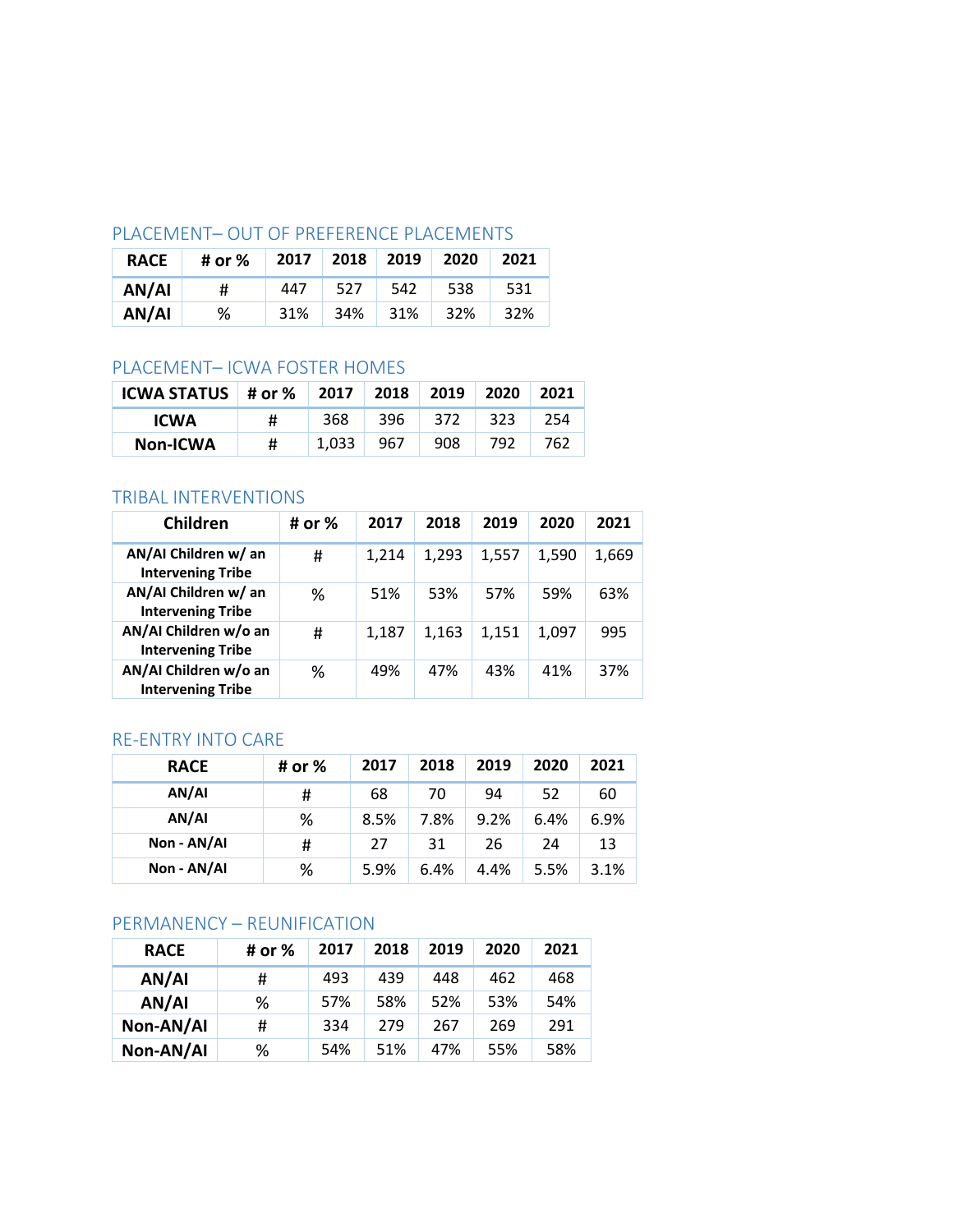### Adoption or Guardianship

| <b>AN/AI Children Exiting to:</b>   | # or % | 2017 | 2018 | 2019 | 2020 | 2021 |
|-------------------------------------|--------|------|------|------|------|------|
| <b>Relative Home and/or AN/AI</b>   | #      | 117  | 112  | 123  | 137  | 155  |
| <b>Relative Home and/or AN/AI</b>   | %      | 14%  | 15%  | 14%  | 16%  | 18%  |
| <b>Non-AN/AI &amp; Non-Relative</b> | #      | 107  | 105  | 156  | 106  | 127  |
| <b>Non-AN/AI &amp; Non-Relative</b> | %      | 12%  | 14%  | 18%  | 12%  | 15%  |
| <b>All Guardianships</b>            | #      | 25   | 55   | 47   | 64   | 79   |
| <b>All Guardianships</b>            | %      | 3%   | 7%   | 5%   | 7%   | 9%   |
| <b>All Adoptions</b>                | #      | 199  | 162  | 232  | 179  | 203  |
| <b>All Adoptions</b>                | %      | 23%  | 22%  | 27%  | 21%  | 24%  |

#### Notes:

#### Example: **2020 AN/AI statewide child population was 27.9%; AN/AI in OCS OOH care was 64.8%**

Interpretation: In 2020 27.9% of the 0-17 **Alaska** child population were AN/AI children; in 2020 64.8% of children in **Statewide** OCS OOH care were AN/AI.

#### Example: **2020 AN/AI ARO child population was 19.0%; AN/AI in OCS OOH care was 61.2%**

Interpretation: In 2020 19.0% of the 0-17 **ARO** child population were AN/AI children; in 2020 61.2% of children in **ARO** OCS OOH care were AN/AI.

**[Alaska Population Estimates](https://live.laborstats.alaska.gov/pop/#https://live.laborstats.alaska.gov/pop/)** are provided by Alaska Department of Labor and Workforce Development.

**AN/AI Children in OOH Care** represents AN/AI children who were in OOH care sometime during the calendar year, children are considered in OOH care from the date of removal until discharged regardless of placement setting.

**\*Maltreatment & Repeat Maltreatment:** Numbers/rates may be impacted by data latency.

**Maltreatment:** count of children with substantiated maltreatment in investigations completed during the reporting period.

**Repeat Maltreatment:** Repeat victims are those with a previous substantiated allegation within the prior 12 months.

**Placement** data is point time December 31.

**ICWA Foster Homes** data is point in time December 31.